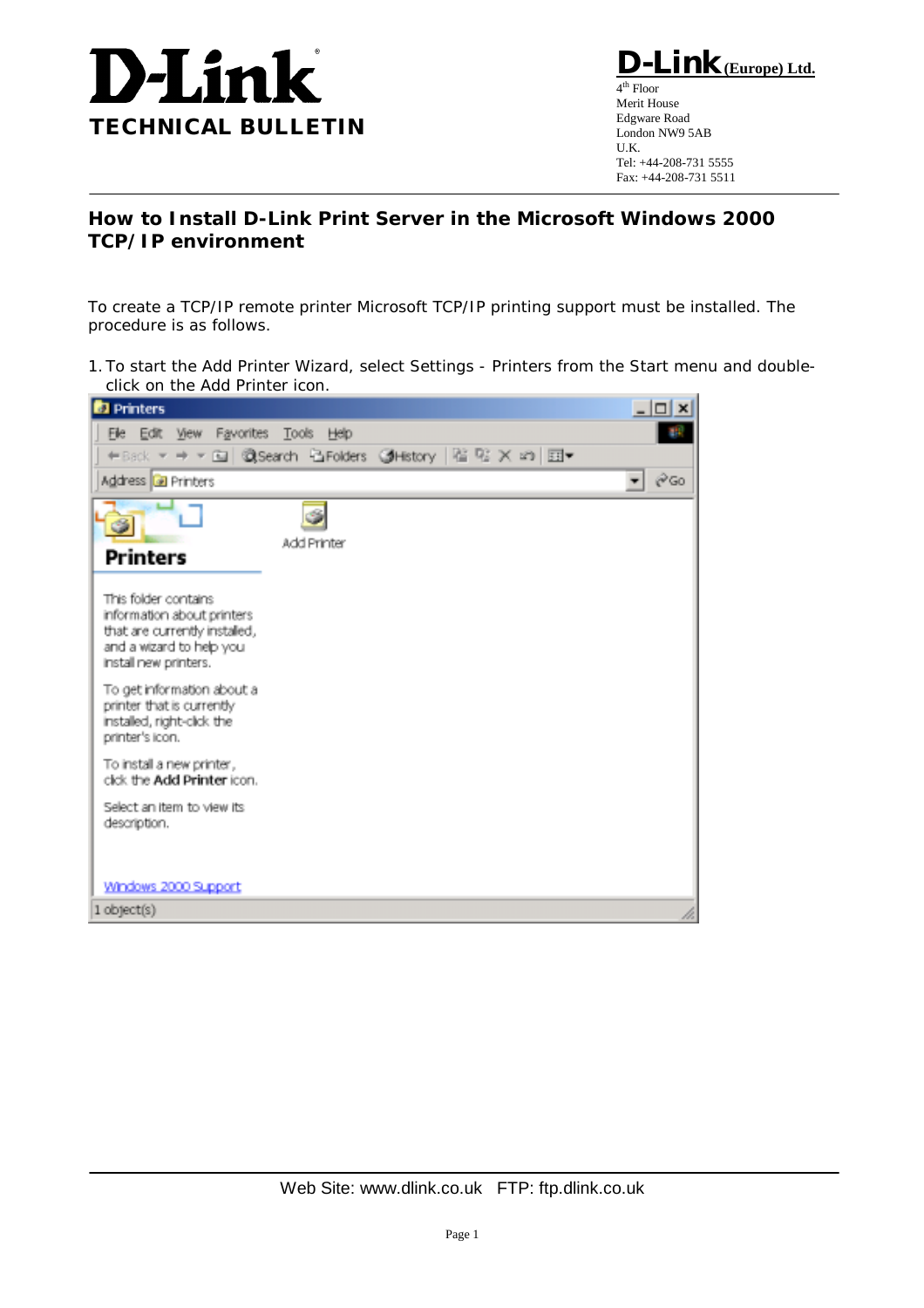2.The Wizard asks you to select between Local printer and Network printer. Select Local printer (Disable Automatically detect my printer), as the DP-100/101/300/301/301P emulates a local printer port. Click Next>.

| Add Printer Wizard                                                                                                                                                      |
|-------------------------------------------------------------------------------------------------------------------------------------------------------------------------|
| <b>Local or Network Printer</b><br>Is the printer attached to your computer?                                                                                            |
| If the printer is directly attached to your computer, click Local printer. If it is attached to another<br>computer, or directly to the network, click Network printer. |
| G Local printer                                                                                                                                                         |
| Automatically detect and install my Plug and Play printer                                                                                                               |
| C Network printer                                                                                                                                                       |
| Next ><br>< Back<br>Cancel                                                                                                                                              |

3. The Wizard asks you to select between Use the following port and Create a new port. Select Create a new port. Then Select Standard TCP/IP port and click Next>.

| Add Printer Wizard                                 |                                                                                                     |         |        |        |
|----------------------------------------------------|-----------------------------------------------------------------------------------------------------|---------|--------|--------|
|                                                    | <b>Select the Printer Port</b><br>Computers communicate with printers through ports.                |         |        |        |
|                                                    | Select the port you want your printer to use. If the port is not listed, you can create a new port. |         |        |        |
| C Use the following port                           |                                                                                                     |         |        |        |
| Port                                               | Description                                                                                         | Printer |        | ۰      |
| LPT1:<br>LPT2:<br>LPT3:<br>COM1:<br>COM2:<br>COM3: | Printer Port<br>Printer Port<br>Printer Port<br>Serial Port<br>Serial Port<br>Serial Port           |         |        |        |
|                                                    | Note: Most computers use the LPT1: port to communicate with a local printer.                        |         |        |        |
| C Create a new port                                |                                                                                                     |         |        |        |
| Type:                                              | Standard TCP/IP Port                                                                                |         |        |        |
|                                                    | Local Port<br>Standard TCP/IP Port                                                                  |         |        |        |
|                                                    |                                                                                                     | < Back  | Next > | Cancel |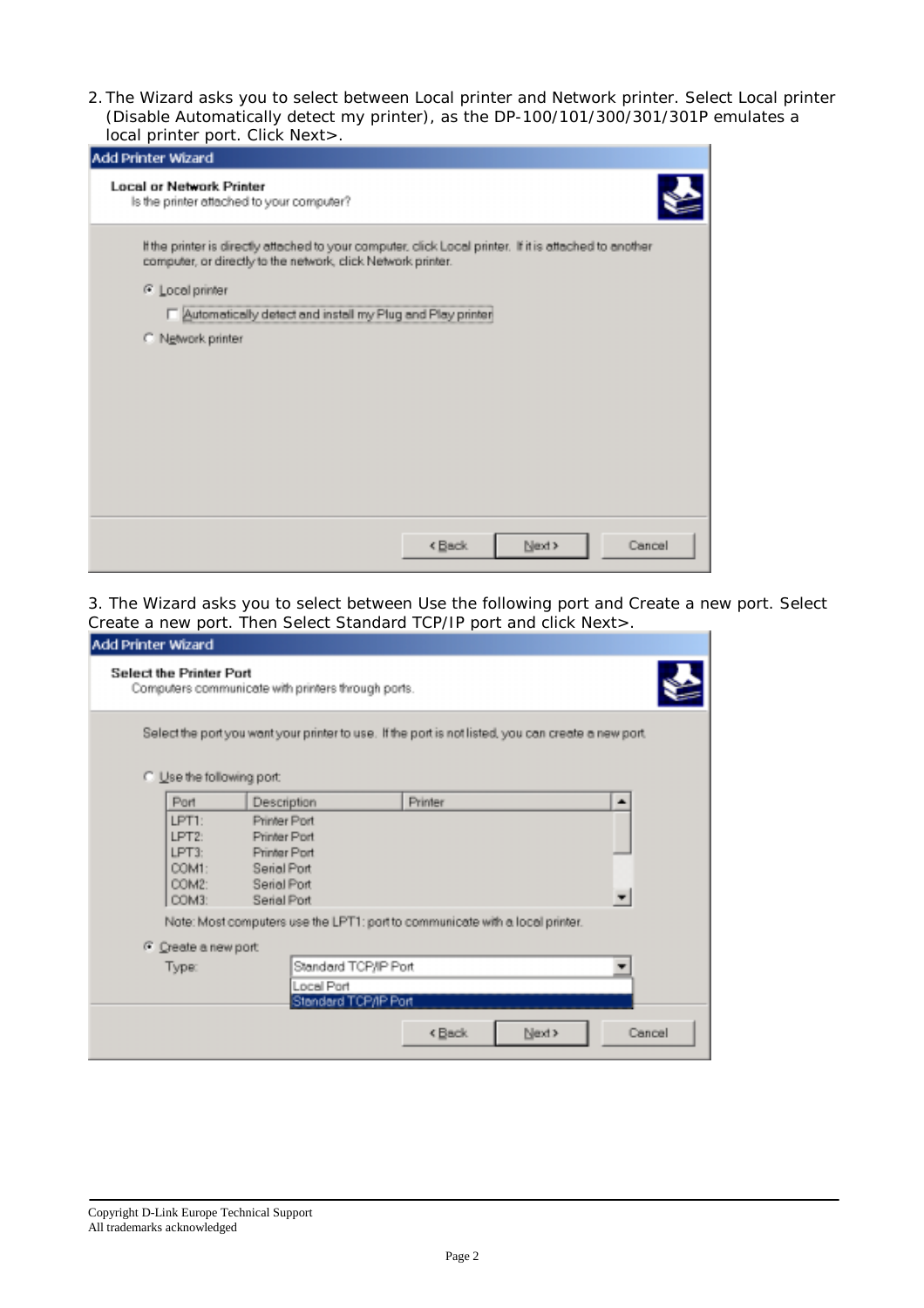4. From the Add Standard TCP/IP Printer Port dialog, enter the IP address of your print server and define a logical port name. Click Next>.

| Add Standard TCP/IP Printer Port Wizard                 |                                                                               | $\times$ |
|---------------------------------------------------------|-------------------------------------------------------------------------------|----------|
| Add Port<br>For which device do you want to add a port? |                                                                               |          |
|                                                         | Enter the Printer Name or IP address, and a port name for the desired device. |          |
| Printer Name or IP Address:                             | 10.22.48.100                                                                  |          |
| Port Name:                                              | IP_10.22.48.100                                                               |          |
|                                                         |                                                                               |          |
|                                                         |                                                                               |          |
|                                                         |                                                                               |          |
|                                                         |                                                                               |          |
|                                                         | Next ><br><back< td=""><td>Cancel</td></back<>                                | Cancel   |

5. The Wizard asks you to select between Standard and Custom. Select Custom and click Setting.

| Add Standard TCP/IP Printer Port Wizard                                                                                                                                                                                                                                                                                                           |                                                                                                        |
|---------------------------------------------------------------------------------------------------------------------------------------------------------------------------------------------------------------------------------------------------------------------------------------------------------------------------------------------------|--------------------------------------------------------------------------------------------------------|
| Additional Port Information Required<br>The device could not be identified.                                                                                                                                                                                                                                                                       |                                                                                                        |
| The device is not found on the network. Be sure that:<br>1. The device is turned on.<br>The network is connected.<br>The device is properly configured.<br>з.<br>The address on the previous page is correct.<br>4.<br>If you think the address is not correct, click Back to return to the previous page. Then correct the<br>device type below. | address and perform another search on the network. If you are sure the address is corrrect, select the |
| Device Type                                                                                                                                                                                                                                                                                                                                       |                                                                                                        |
| C Standard                                                                                                                                                                                                                                                                                                                                        |                                                                                                        |
| G Custam<br>Settings                                                                                                                                                                                                                                                                                                                              |                                                                                                        |
|                                                                                                                                                                                                                                                                                                                                                   | Next ><br>Cancel<br>⊀ Back                                                                             |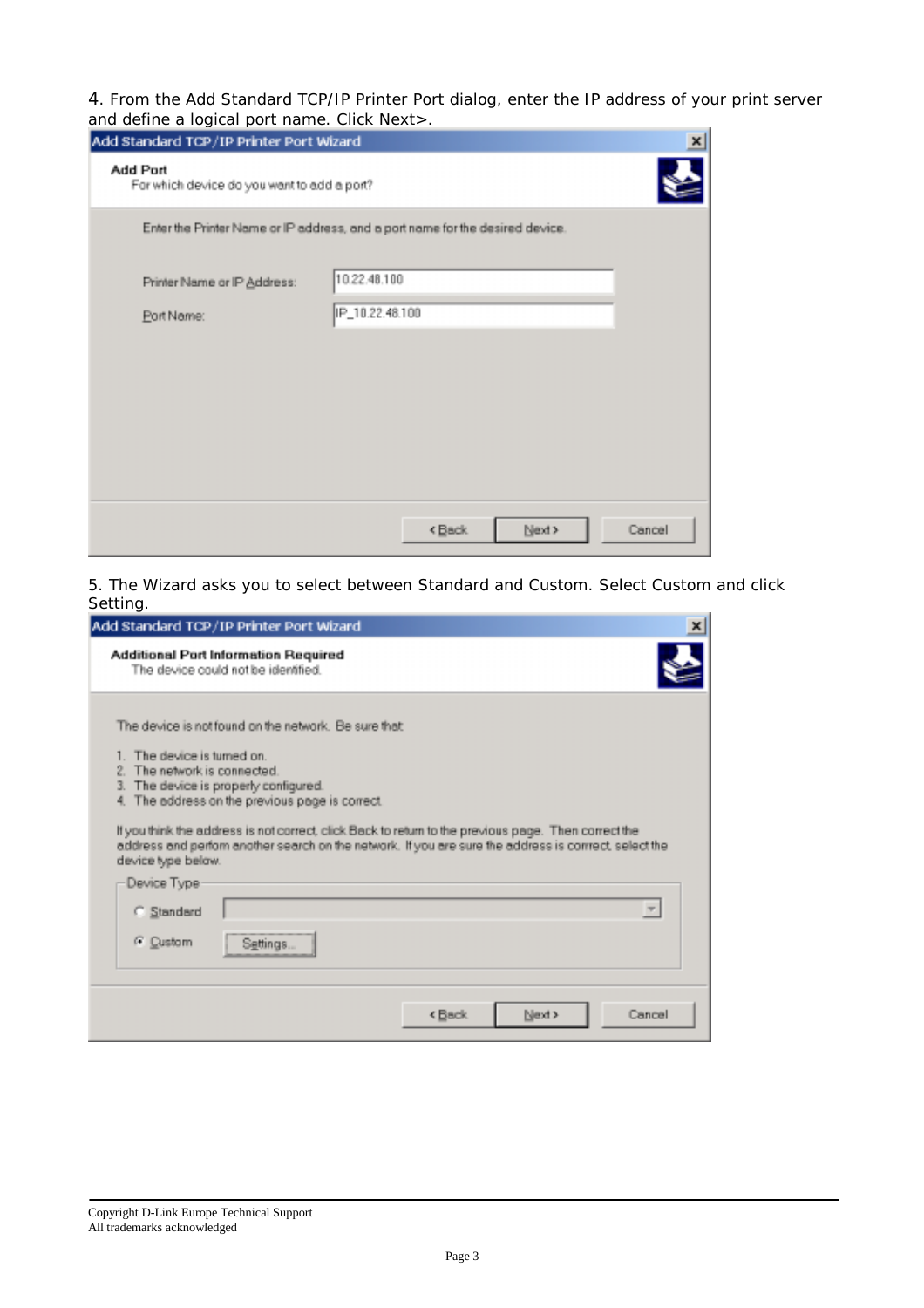6. From the Configure Standard TCP/IP Port dialog, select LPR and enter the port name of your print server you wish to use in the Queue Name field. Click OK.

| Configure Standard TCP/IP Port Monitor |                 | 2 x |
|----------------------------------------|-----------------|-----|
| Port Settings                          |                 |     |
| Port Name:                             | IP_10.22.48.100 |     |
| Printer Name or IP Address:            | 10.22.48.100    |     |
| Pratocol                               |                 |     |
| C Baw                                  | ় LPR           |     |
| Raw Settings                           |                 |     |
| Part Number:                           | 9100            |     |
| <b>LPR Settings</b>                    |                 |     |
| Queue Name:                            | DP300-P1        |     |
| <b>IV</b> LPR Byte Counting Enabled    |                 |     |
| SNMP Status Enabled                    |                 |     |
| Community Name:                        | public          |     |
| SNMP Device Index:                     |                 |     |
|                                        |                 |     |
|                                        | OK<br>Cancel    |     |

## 7. Choose an appropriate print driver for your printer.

| Add Printer Wizard                                                                      |                                                                                                                                                                                                           |
|-----------------------------------------------------------------------------------------|-----------------------------------------------------------------------------------------------------------------------------------------------------------------------------------------------------------|
| <b>Add Printer Wizard</b><br>The manufacturer and model determine which printer to use. |                                                                                                                                                                                                           |
| printer.                                                                                | Select the manufacturer and model of your printer. If your printer came with an installation disk,<br>click Heve Disk. If your printer is not listed, consult your printer documentation for a compatible |
| Manufacturers:                                                                          | Printers:                                                                                                                                                                                                 |
| Epson<br>Fujitsu<br>GCC<br>Generic<br>Gestetner<br>HP.<br>IRM                           | HP LaserJet 4M Plus<br>HP LaserJet 4/4M Plus PS 300<br>HP LaserJet 4/4M Plus PS 600<br>HP LaserJet 4L<br>HP LaserJet 4ML<br>HP LaserJet 4L/4ML PostScript<br>HP Leser, let 4P                             |
|                                                                                         | Have Disk                                                                                                                                                                                                 |
|                                                                                         | Next ><br>< Back<br>Cancel                                                                                                                                                                                |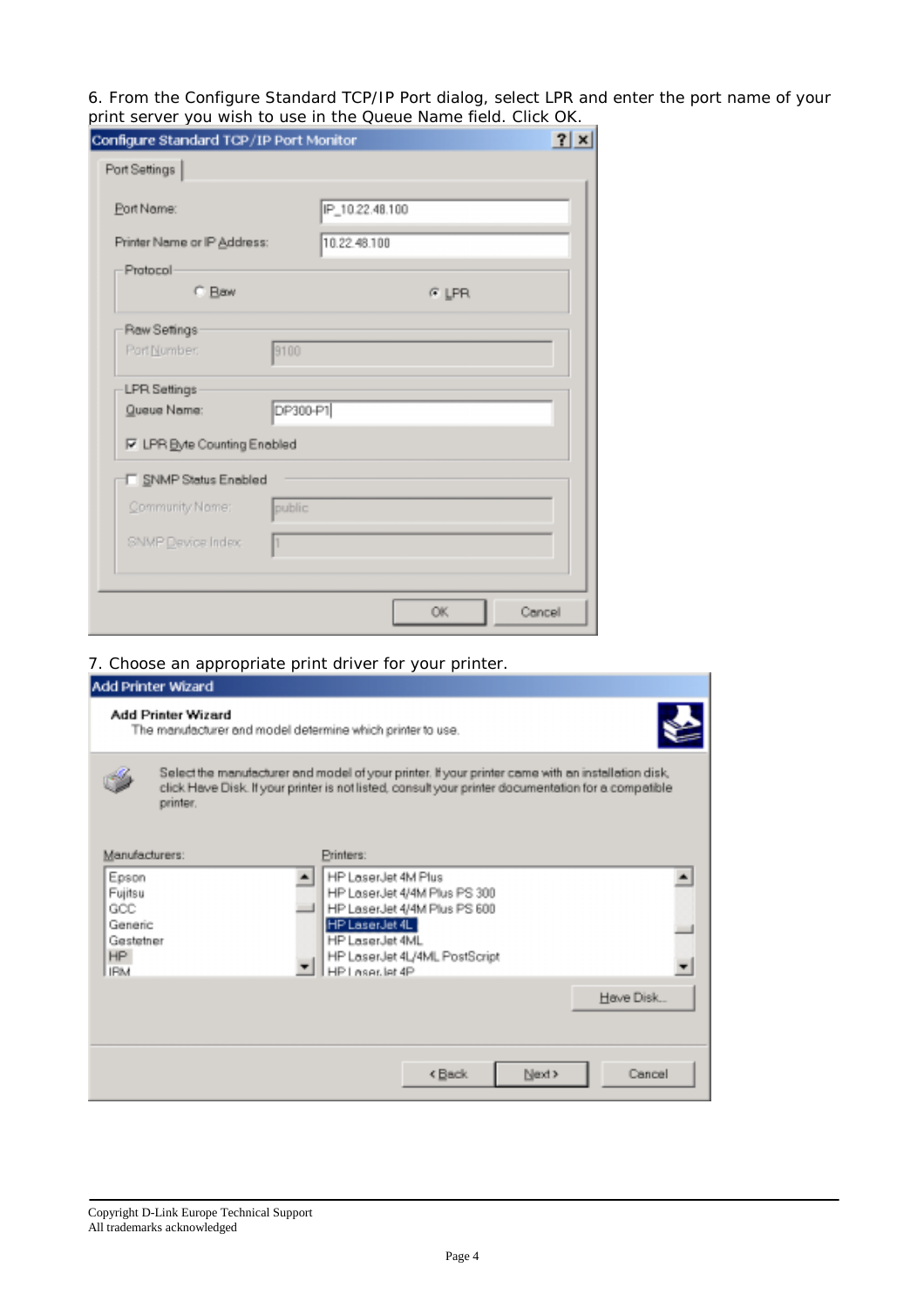## 8. Enter an appropriate name for your printer.

| .<br>Add Printer Wizard                                                                                                          |                                   |
|----------------------------------------------------------------------------------------------------------------------------------|-----------------------------------|
| <b>Name Your Printer</b><br>You must assign a name for this printer.                                                             |                                   |
| Supply a name for this printer. Some programs do not support server and printer name<br>combinations of more than 31 characters. |                                   |
| Printer name:                                                                                                                    |                                   |
| HP LaserJet 4L                                                                                                                   |                                   |
|                                                                                                                                  |                                   |
|                                                                                                                                  |                                   |
|                                                                                                                                  |                                   |
|                                                                                                                                  |                                   |
|                                                                                                                                  |                                   |
|                                                                                                                                  |                                   |
|                                                                                                                                  |                                   |
|                                                                                                                                  |                                   |
|                                                                                                                                  |                                   |
|                                                                                                                                  | Next<br><back<br>Cancel</back<br> |
|                                                                                                                                  |                                   |

9. Choose whether you wish to share the printer with other network users and enter an appropriate name.

| Add Printer Wizard<br><b>Printer Sharing</b> |                                                                                                       |
|----------------------------------------------|-------------------------------------------------------------------------------------------------------|
|                                              | You can share this printer with other network users.                                                  |
| must provide a share name.                   | Indicate whether you want this printer to be available to other users. If you share this printer, you |
| C Do not share this printer                  |                                                                                                       |
| G Share as:                                  | HPLaserJet 4L                                                                                         |
|                                              |                                                                                                       |
|                                              |                                                                                                       |
|                                              |                                                                                                       |
|                                              |                                                                                                       |
|                                              |                                                                                                       |
|                                              |                                                                                                       |
|                                              |                                                                                                       |
|                                              |                                                                                                       |
|                                              | <back<br>Next &gt;<br/>Cancel</back<br>                                                               |
|                                              |                                                                                                       |